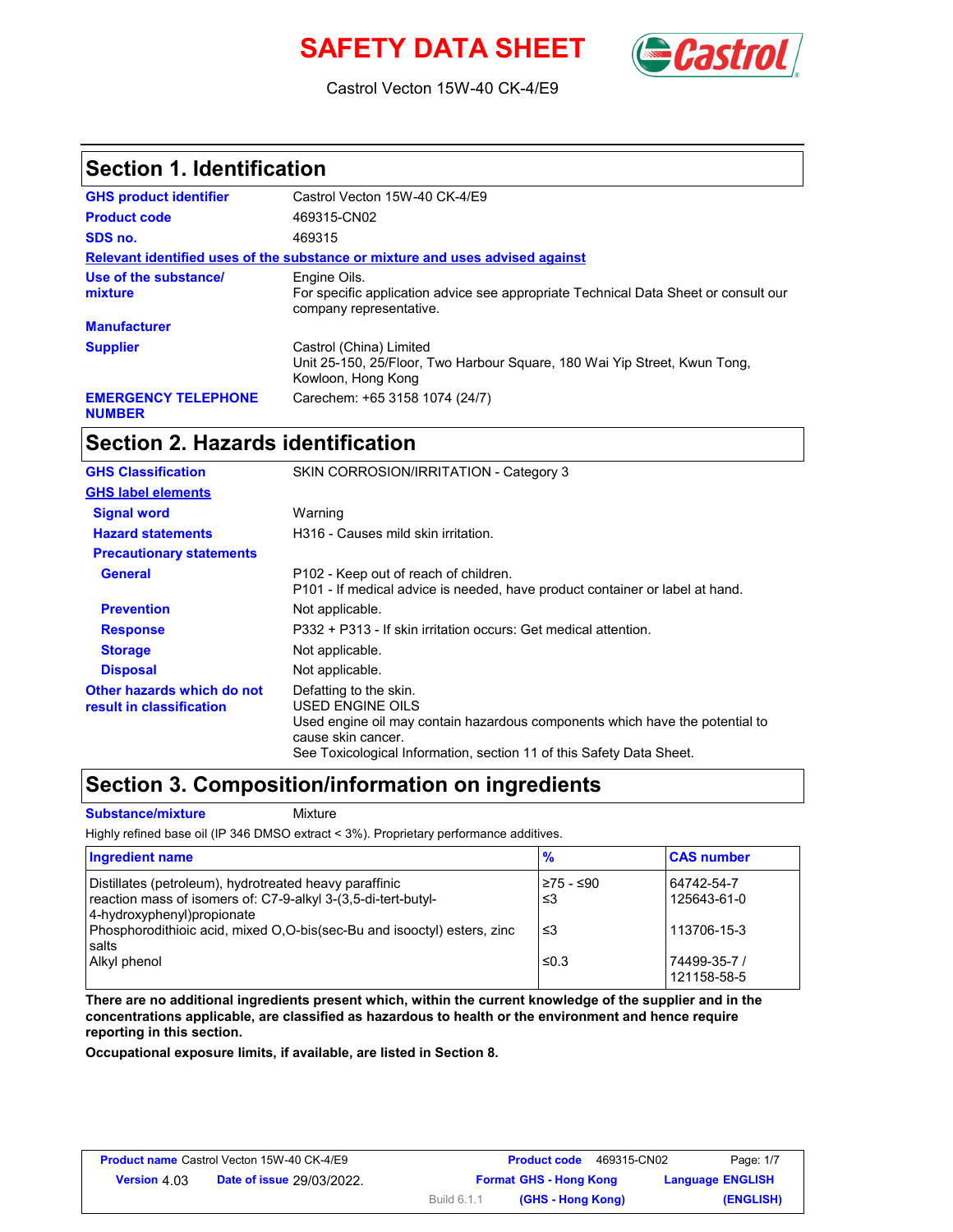# **Section 4. First aid measures**

| <b>Description of necessary first aid measures</b> |                                                                                                                                                                                                                                                                                                                                      |
|----------------------------------------------------|--------------------------------------------------------------------------------------------------------------------------------------------------------------------------------------------------------------------------------------------------------------------------------------------------------------------------------------|
| Eye contact                                        | In case of contact, immediately flush eyes with plenty of water for at least 15 minutes.<br>Eyelids should be held away from the eyeball to ensure thorough rinsing. Check for<br>and remove any contact lenses. Get medical attention.                                                                                              |
| <b>Inhalation</b>                                  | If inhaled, remove to fresh air. Get medical attention if symptoms occur.                                                                                                                                                                                                                                                            |
| <b>Skin contact</b>                                | In case of contact, immediately flush skin with plenty of water for at least 15 minutes<br>while removing contaminated clothing and shoes. Wash skin thoroughly with soap<br>and water or use recognised skin cleanser. Wash clothing before reuse. Clean<br>shoes thoroughly before reuse. Get medical attention if symptoms occur. |
| <b>Ingestion</b>                                   | Do not induce vomiting unless directed to do so by medical personnel. Never give<br>anything by mouth to an unconscious person. If unconscious, place in recovery<br>position and get medical attention immediately. Get medical attention if adverse<br>health effects persist or are severe.                                       |
| <b>Protection of first-aiders</b>                  | No action shall be taken involving any personal risk or without suitable training. It<br>may be dangerous to the person providing aid to give mouth-to-mouth resuscitation.                                                                                                                                                          |
| Most important symptoms/effects, acute and delayed |                                                                                                                                                                                                                                                                                                                                      |
|                                                    | See Section 11 for more detailed information on health effects and symptoms.                                                                                                                                                                                                                                                         |
|                                                    | Indication of immediate medical attention and special treatment needed, if necessary                                                                                                                                                                                                                                                 |

**Notes to physician Specific treatments** No specific treatment. Treatment should in general be symptomatic and directed to relieving any effects.

## **Section 5. Firefighting measures**

| <b>Extinguishing media</b>                               |                                                                                                                                                                                                   |
|----------------------------------------------------------|---------------------------------------------------------------------------------------------------------------------------------------------------------------------------------------------------|
| <b>Suitable</b>                                          | In case of fire, use foam, dry chemical or carbon dioxide extinguisher or spray.                                                                                                                  |
| <b>Not suitable</b>                                      | Do not use water jet.                                                                                                                                                                             |
| <b>Specific hazards arising</b><br>from the chemical     | In a fire or if heated, a pressure increase will occur and the container may burst.                                                                                                               |
| <b>Hazardous thermal</b><br>decomposition products       | Combustion products may include the following:<br>carbon oxides $(CO, CO2)$ (carbon monoxide, carbon dioxide)                                                                                     |
| <b>Special precautions for fire-</b><br>fighters         | No action shall be taken involving any personal risk or without suitable training.<br>Promptly isolate the scene by removing all persons from the vicinity of the incident if<br>there is a fire. |
| <b>Special protective</b><br>equipment for fire-fighters | Fire-fighters should wear positive pressure self-contained breathing apparatus<br>(SCBA) and full turnout gear.                                                                                   |

## **Section 6. Accidental release measures**

| Personal precautions, protective equipment and emergency procedures |                                               |                                                                                                                                                                                                                                                                                                                                                                                                                                                                                                           |                         |
|---------------------------------------------------------------------|-----------------------------------------------|-----------------------------------------------------------------------------------------------------------------------------------------------------------------------------------------------------------------------------------------------------------------------------------------------------------------------------------------------------------------------------------------------------------------------------------------------------------------------------------------------------------|-------------------------|
| For non-emergency<br>personnel                                      |                                               | Contact emergency personnel. No action shall be taken involving any personal risk<br>or without suitable training. Evacuate surrounding areas. Keep unnecessary and<br>unprotected personnel from entering. Do not touch or walk through spilt material.<br>Avoid breathing vapour or mist. Provide adequate ventilation. Put on appropriate<br>personal protective equipment. Floors may be slippery; use care to avoid falling.                                                                         |                         |
| For emergency responders                                            | information in "For non-emergency personnel". | Entry into a confined space or poorly ventilated area contaminated with vapour, mist<br>or fume is extremely hazardous without the correct respiratory protective equipment<br>and a safe system of work. Wear self-contained breathing apparatus. Wear a<br>suitable chemical protective suit. Chemical resistant boots. See also the                                                                                                                                                                    |                         |
| <b>Environmental precautions</b>                                    | pollution (sewers, waterways, soil or air).   | Avoid dispersal of spilt material and runoff and contact with soil, waterways, drains<br>and sewers. Inform the relevant authorities if the product has caused environmental                                                                                                                                                                                                                                                                                                                              |                         |
| Methods and material for containment and cleaning up                |                                               |                                                                                                                                                                                                                                                                                                                                                                                                                                                                                                           |                         |
| <b>Small spill</b>                                                  | licensed waste disposal contractor.           | Stop leak if without risk. Move containers from spill area. Absorb with an inert<br>material and place in an appropriate waste disposal container. Dispose of via a                                                                                                                                                                                                                                                                                                                                       |                         |
| Large spill                                                         | contractor.                                   | Stop leak if without risk. Move containers from spill area. Approach the release<br>from upwind. Prevent entry into sewers, water courses, basements or confined<br>areas. Contain and collect spillage with non-combustible, absorbent material e.g.<br>sand, earth, vermiculite or diatomaceous earth and place in container for disposal<br>according to local regulations. Contaminated absorbent material may pose the<br>same hazard as the spilt product. Dispose of via a licensed waste disposal |                         |
| <b>Product name Castrol Vecton 15W-40 CK-4/E9</b>                   |                                               | <b>Product code</b><br>469315-CN02                                                                                                                                                                                                                                                                                                                                                                                                                                                                        | Page: 2/7               |
| Version 4.03                                                        | Date of issue 29/03/2022.                     | <b>Format GHS - Hong Kong</b>                                                                                                                                                                                                                                                                                                                                                                                                                                                                             | <b>Language ENGLISH</b> |

Build 6.1.1

**(GHS - Hong Kong) (ENGLISH)**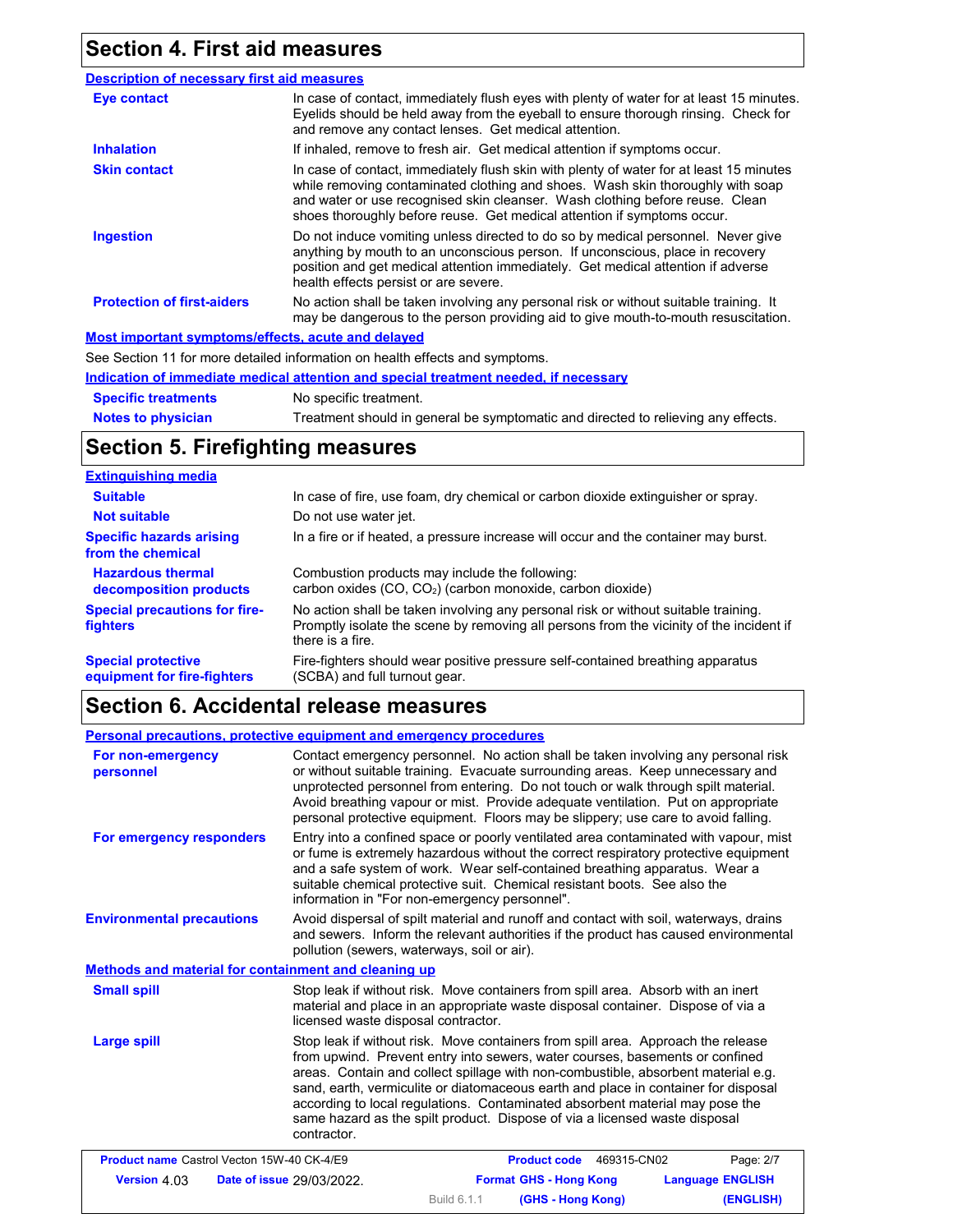# **Section 7. Handling and storage**

| <b>Precautions for safe handling</b>             |                                                                                                                                                                                                                                                                                                                                                                                                                                                                                                                                                                                                |
|--------------------------------------------------|------------------------------------------------------------------------------------------------------------------------------------------------------------------------------------------------------------------------------------------------------------------------------------------------------------------------------------------------------------------------------------------------------------------------------------------------------------------------------------------------------------------------------------------------------------------------------------------------|
| <b>Protective measures</b>                       | Put on appropriate personal protective equipment (see Section 8). Do not ingest.<br>Avoid contact with eyes, skin and clothing. Avoid breathing vapour or mist. Keep in<br>the original container or an approved alternative made from a compatible material,<br>kept tightly closed when not in use. Empty containers retain product residue and<br>can be hazardous. Do not reuse container.                                                                                                                                                                                                 |
| <b>Advice on general</b><br>occupational hygiene | Eating, drinking and smoking should be prohibited in areas where this material is<br>handled, stored and processed. Wash thoroughly after handling. Remove<br>contaminated clothing and protective equipment before entering eating areas. See<br>also Section 8 for additional information on hygiene measures.                                                                                                                                                                                                                                                                               |
| <b>Conditions for safe storage</b>               | Store in accordance with local regulations. Store in original container protected from<br>direct sunlight in a dry, cool and well-ventilated area, away from incompatible<br>materials (see Section 10) and food and drink. Keep container tightly closed and<br>sealed until ready for use. Store and use only in equipment/containers designed for<br>use with this product. Containers that have been opened must be carefully resealed<br>and kept upright to prevent leakage. Do not store in unlabelled containers. Use<br>appropriate containment to avoid environmental contamination. |
| <b>Not suitable</b>                              | Prolonged exposure to elevated temperature                                                                                                                                                                                                                                                                                                                                                                                                                                                                                                                                                     |

## **Section 8. Exposure controls/personal protection**

#### **Control parameters**

#### **Occupational exposure limits**

| Ingredient name                                        | <b>Exposure limits</b>                                                                                                               |
|--------------------------------------------------------|--------------------------------------------------------------------------------------------------------------------------------------|
| Distillates (petroleum), hydrotreated heavy paraffinic | Labour Department, OS&H Branch (Hong<br>Kong, 4/2002).<br>STEL: 10 mg/m <sup>3</sup> 15 minutes.<br>TWA: $5 \text{ mg/m}^3$ 8 hours. |

Whilst specific OELs for certain components may be shown in this section, other components may be present in any mist, vapour or dust produced. Therefore, the specific OELs may not be applicable to the product as a whole and are provided for guidance only.

| <b>Recommended monitoring</b><br>procedures       | If this product contains ingredients with exposure limits, personal, workplace<br>atmosphere or biological monitoring may be required to determine the effectiveness<br>of the ventilation or other control measures and/or the necessity to use respiratory<br>protective equipment. Reference should be made to appropriate monitoring<br>standards. Reference to national guidance documents for methods for the<br>determination of hazardous substances will also be required.                                                                                                                                                                                                                                                                                                                                                                                                                                                                                                                           |
|---------------------------------------------------|---------------------------------------------------------------------------------------------------------------------------------------------------------------------------------------------------------------------------------------------------------------------------------------------------------------------------------------------------------------------------------------------------------------------------------------------------------------------------------------------------------------------------------------------------------------------------------------------------------------------------------------------------------------------------------------------------------------------------------------------------------------------------------------------------------------------------------------------------------------------------------------------------------------------------------------------------------------------------------------------------------------|
| <b>Appropriate engineering</b><br><b>controls</b> | Provide exhaust ventilation or other engineering controls to keep the relevant<br>airborne concentrations below their respective occupational exposure limits.<br>All activities involving chemicals should be assessed for their risks to health, to<br>ensure exposures are adequately controlled. Personal protective equipment should<br>only be considered after other forms of control measures (e.g. engineering controls)<br>have been suitably evaluated. Personal protective equipment should conform to<br>appropriate standards, be suitable for use, be kept in good condition and properly<br>maintained.<br>Your supplier of personal protective equipment should be consulted for advice on<br>selection and appropriate standards. For further information contact your national<br>organisation for standards.<br>The final choice of protective equipment will depend upon a risk assessment. It is<br>important to ensure that all items of personal protective equipment are compatible. |
| <b>Environmental exposure</b><br>controls         | Emissions from ventilation or work process equipment should be checked to ensure<br>they comply with the requirements of environmental protection legislation. In some<br>cases, fume scrubbers, filters or engineering modifications to the process equipment<br>will be necessary to reduce emissions to acceptable levels.                                                                                                                                                                                                                                                                                                                                                                                                                                                                                                                                                                                                                                                                                 |
| <b>Individual protection measures</b>             |                                                                                                                                                                                                                                                                                                                                                                                                                                                                                                                                                                                                                                                                                                                                                                                                                                                                                                                                                                                                               |
| <b>Hygiene measures</b>                           | Wash hands, forearms and face thoroughly after handling chemical products, before<br>eating, smoking and using the lavatory and at the end of the working period.<br>Appropriate techniques should be used to remove potentially contaminated clothing.<br>Wash contaminated clothing before reusing. Ensure that eyewash stations and<br>safety showers are close to the workstation location.                                                                                                                                                                                                                                                                                                                                                                                                                                                                                                                                                                                                               |
| <b>Eye protection</b>                             | Safety glasses with side shields.                                                                                                                                                                                                                                                                                                                                                                                                                                                                                                                                                                                                                                                                                                                                                                                                                                                                                                                                                                             |
| <b>Skin protection</b>                            |                                                                                                                                                                                                                                                                                                                                                                                                                                                                                                                                                                                                                                                                                                                                                                                                                                                                                                                                                                                                               |

| <b>Product name Castrol Vecton 15W-40 CK-4/E9</b> |                                  |             | 469315-CN02<br><b>Product code</b> | Page: 3/7               |
|---------------------------------------------------|----------------------------------|-------------|------------------------------------|-------------------------|
| <b>Version 4.03</b>                               | <b>Date of issue 29/03/2022.</b> |             | <b>Format GHS - Hong Kong</b>      | <b>Language ENGLISH</b> |
|                                                   |                                  | Build 6.1.1 | (GHS - Hong Kong)                  | (ENGLISH)               |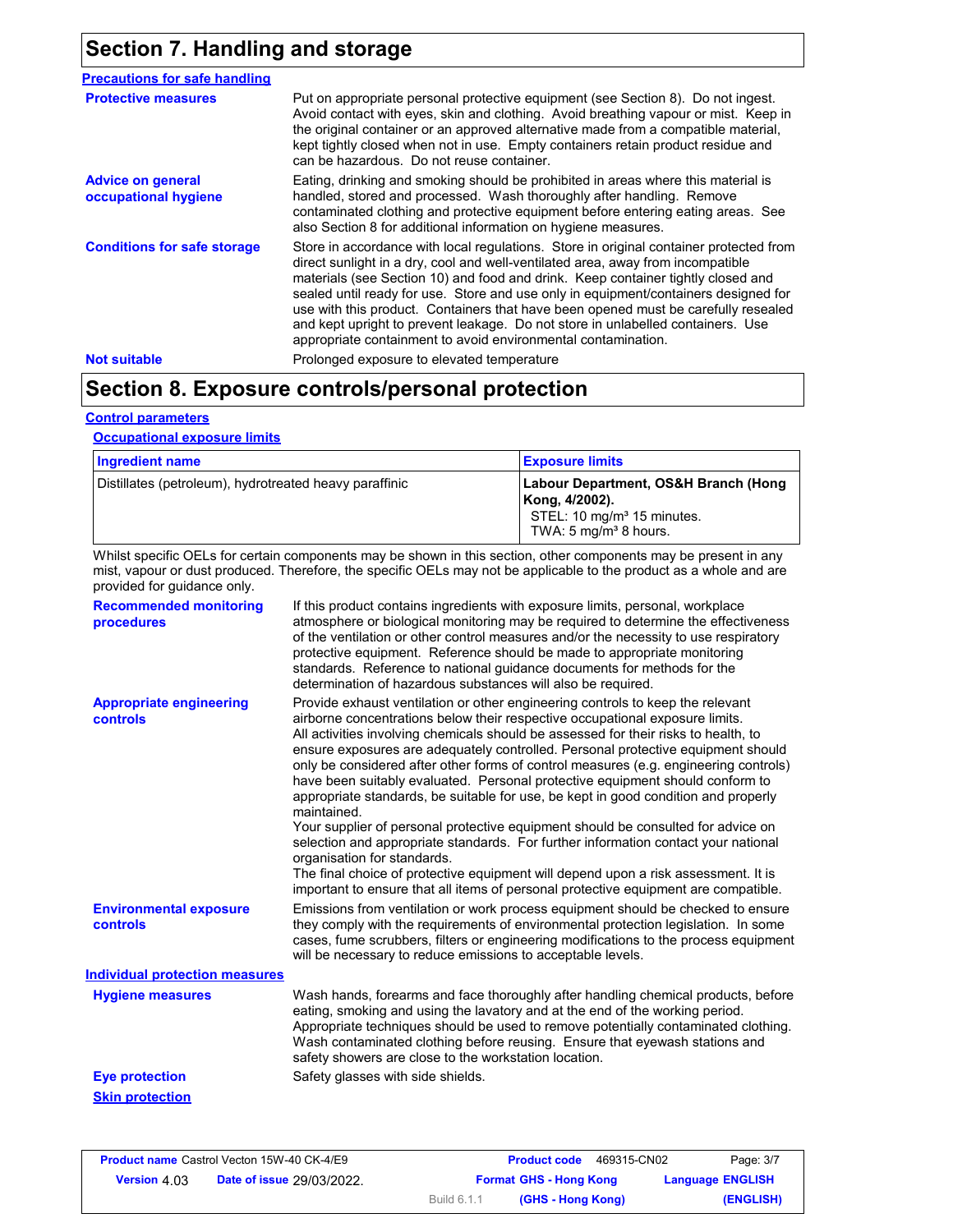# **Section 8. Exposure controls/personal protection**

| <b>Hand protection</b>        | Wear protective gloves if prolonged or repeated contact is likely. Wear chemical<br>resistant gloves. Recommended: Nitrile gloves. The correct choice of protective<br>gloves depends upon the chemicals being handled, the conditions of work and use,<br>and the condition of the gloves (even the best chemically resistant glove will break<br>down after repeated chemical exposures). Most gloves provide only a short time of<br>protection before they must be discarded and replaced. Because specific work<br>environments and material handling practices vary, safety procedures should be<br>developed for each intended application. Gloves should therefore be chosen in<br>consultation with the supplier/manufacturer and with a full assessment of the<br>working conditions. |
|-------------------------------|-------------------------------------------------------------------------------------------------------------------------------------------------------------------------------------------------------------------------------------------------------------------------------------------------------------------------------------------------------------------------------------------------------------------------------------------------------------------------------------------------------------------------------------------------------------------------------------------------------------------------------------------------------------------------------------------------------------------------------------------------------------------------------------------------|
| <b>Skin protection</b>        | Use of protective clothing is good industrial practice.<br>Personal protective equipment for the body should be selected based on the task<br>being performed and the risks involved and should be approved by a specialist<br>before handling this product.<br>Cotton or polyester/cotton overalls will only provide protection against light<br>superficial contamination that will not soak through to the skin. Overalls should be<br>laundered on a regular basis. When the risk of skin exposure is high (e.g. when<br>cleaning up spillages or if there is a risk of splashing) then chemical resistant aprons<br>and/or impervious chemical suits and boots will be required.                                                                                                           |
| <b>Other skin protection</b>  | Appropriate footwear and any additional skin protection measures should be<br>selected based on the task being performed and the risks involved and should be<br>approved by a specialist before handling this product.                                                                                                                                                                                                                                                                                                                                                                                                                                                                                                                                                                         |
| <b>Respiratory protection</b> | In case of insufficient ventilation, wear suitable respiratory equipment.<br>The correct choice of respiratory protection depends upon the chemicals being<br>handled, the conditions of work and use, and the condition of the respiratory<br>equipment. Safety procedures should be developed for each intended application.<br>Respiratory protection equipment should therefore be chosen in consultation with<br>the supplier/manufacturer and with a full assessment of the working conditions.                                                                                                                                                                                                                                                                                           |

## **Section 9. Physical and chemical properties**

The conditions of measurement of all properties are at standard temperature and pressure unless otherwise indicated.

#### **Appearance**

| <b>Physical state</b>                                             | Liquid.                                      |       |     |                         |          |     |                         |
|-------------------------------------------------------------------|----------------------------------------------|-------|-----|-------------------------|----------|-----|-------------------------|
| <b>Colour</b>                                                     | Brown. [Light]                               |       |     |                         |          |     |                         |
| <b>Odour</b>                                                      | Not available.                               |       |     |                         |          |     |                         |
| <b>Odour threshold</b>                                            | Not available.                               |       |     |                         |          |     |                         |
| рH                                                                | Not applicable.                              |       |     |                         |          |     |                         |
| <b>Melting point/freezing point</b>                               | Not available.                               |       |     |                         |          |     |                         |
| <b>Boiling point, initial boiling</b><br>point, and boiling range | Not available.                               |       |     |                         |          |     |                         |
| <b>Drop Point</b>                                                 | Not available.                               |       |     |                         |          |     |                         |
| <b>Pour point</b>                                                 | -42 $^{\circ}$ C                             |       |     |                         |          |     |                         |
| <b>Flash point</b>                                                | Closed cup: 202°C (395.6°F) [Pensky-Martens] |       |     |                         |          |     |                         |
| <b>Evaporation rate</b>                                           | Not available.                               |       |     |                         |          |     |                         |
| <b>Flammability</b>                                               | Not applicable. Based on - Physical state    |       |     |                         |          |     |                         |
| Lower and upper explosion<br>limit/flammability limit             | Not available.                               |       |     |                         |          |     |                         |
| <b>Vapour pressure</b>                                            |                                              |       |     | Vapour Pressure at 20°C |          |     | Vapour pressure at 50°C |
|                                                                   | <b>Ingredient name</b>                       | mm Hg | kPa | <b>Method</b>           | mm<br>Hg | kPa | <b>Method</b>           |

|                                                   | paraffinic                                                              |  |  |  |
|---------------------------------------------------|-------------------------------------------------------------------------|--|--|--|
| <b>Relative vapour density</b>                    | Not available.                                                          |  |  |  |
| <b>Relative density</b>                           | Not available.                                                          |  |  |  |
| <b>Density</b>                                    | $<$ 1000 kg/m <sup>3</sup> (<1 g/cm <sup>3</sup> ) at 15 <sup>°</sup> C |  |  |  |
| <b>Solubility</b>                                 | insoluble in water.                                                     |  |  |  |
| <b>Partition coefficient: n-</b><br>octanol/water | Not applicable.                                                         |  |  |  |
|                                                   |                                                                         |  |  |  |

Distillates (petroleum), <0.08 hydrotreated heavy

|                     | <b>Product name Castrol Vecton 15W-40 CK-4/E9</b> |             | <b>Product code</b><br>469315-CN02 | Page: 4/7               |
|---------------------|---------------------------------------------------|-------------|------------------------------------|-------------------------|
| <b>Version 4 03</b> | <b>Date of issue 29/03/2022.</b>                  |             | <b>Format GHS - Hong Kong</b>      | <b>Language ENGLISH</b> |
|                     |                                                   | Build 6.1.1 | (GHS - Hong Kong)                  | (ENGLISH)               |

<0.08 <0.011 ASTM D 5191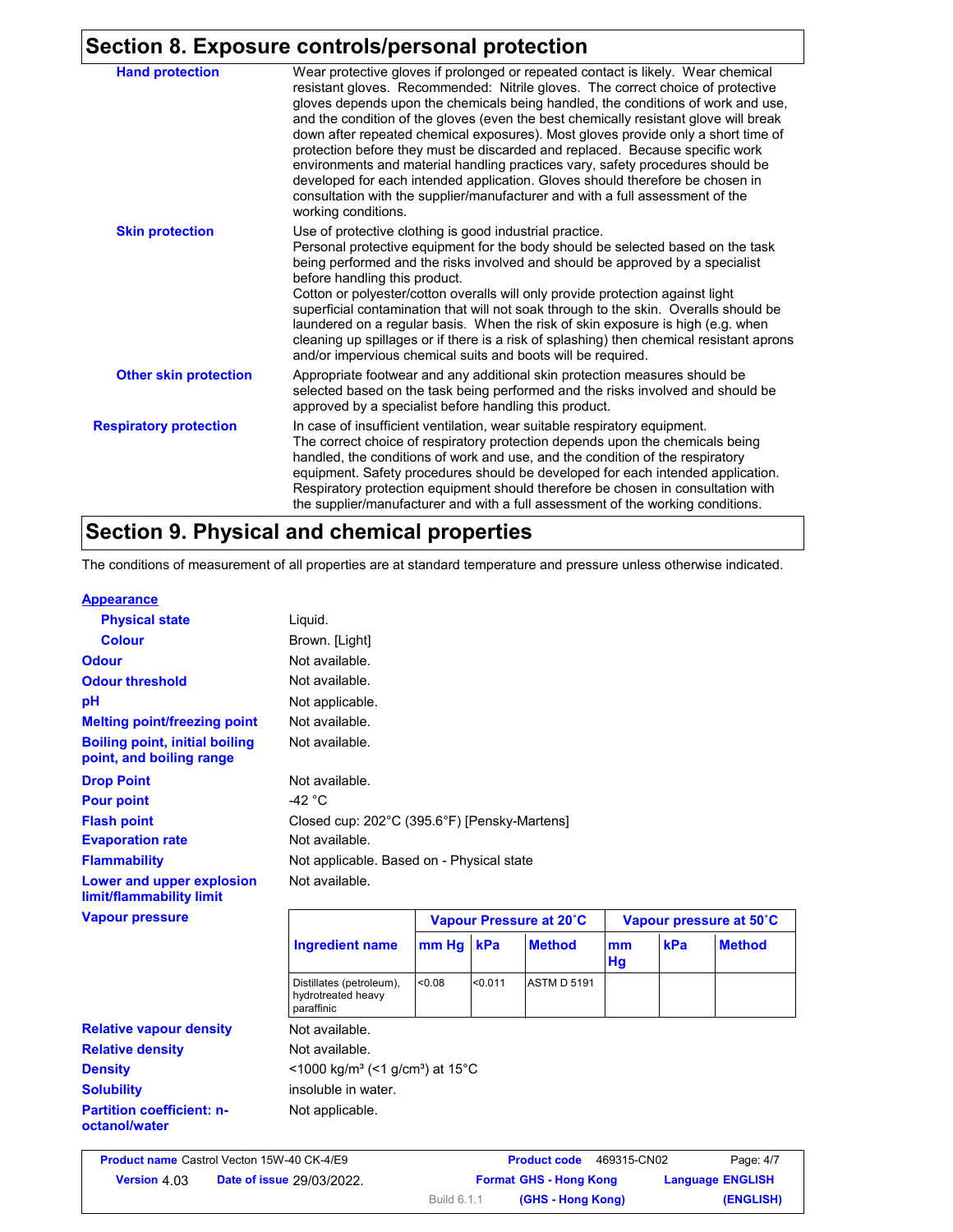| <b>Section 9. Physical and chemical properties</b>                                                                                                                                                                            |                                                                                                                                                 |     |              |               |
|-------------------------------------------------------------------------------------------------------------------------------------------------------------------------------------------------------------------------------|-------------------------------------------------------------------------------------------------------------------------------------------------|-----|--------------|---------------|
| <b>Auto-ignition temperature</b>                                                                                                                                                                                              | <b>Ingredient name</b>                                                                                                                          | °C  | $\mathsf{P}$ | <b>Method</b> |
|                                                                                                                                                                                                                               | reaction mass of isomers of:<br>C7-9-alkyl 3-(3,5-di-tert-butyl-<br>4-hydroxyphenyl)propionate                                                  | 365 | 689          |               |
| <b>Decomposition temperature</b>                                                                                                                                                                                              | Not available.                                                                                                                                  |     |              |               |
| <b>Viscosity</b>                                                                                                                                                                                                              | Kinematic: 115 mm <sup>2</sup> /s (115 cSt) at 40 $^{\circ}$ C<br>Kinematic: 14.7 to 16 mm <sup>2</sup> /s (14.7 to 16 cSt) at 100 $^{\circ}$ C |     |              |               |
| <b>Particle characteristics</b>                                                                                                                                                                                               |                                                                                                                                                 |     |              |               |
| <b>Median particle size</b>                                                                                                                                                                                                   | Not applicable.                                                                                                                                 |     |              |               |
| Section 10. Stability and reactivity                                                                                                                                                                                          |                                                                                                                                                 |     |              |               |
| <b>Reactivity</b>                                                                                                                                                                                                             | No specific test data available for this product. Refer to Conditions to avoid and<br>Incompatible materials for additional information.        |     |              |               |
| <b>Chemical stability</b>                                                                                                                                                                                                     | The product is stable.                                                                                                                          |     |              |               |
| The control of the control of the control of the control of the control of the control of the control of the control of the control of the control of the control of the control of the control of the control of the control | l la descripción el consultito de la formación de la desde la consultación de la filma de la filma di la cons                                   |     |              |               |

| <b>Possibility of hazardous</b> | Under normal conditions of storage and use, hazardous reactions will not occur.      |
|---------------------------------|--------------------------------------------------------------------------------------|
| <b>reactions</b>                | Under normal conditions of storage and use, hazardous polymerisation will not occur. |
| <b>Conditions to avoid</b>      | Avoid all possible sources of ignition (spark or flame).                             |
| Incompatible materials          | Reactive or incompatible with the following materials: oxidising materials.          |
| <b>Hazardous decomposition</b>  | Under normal conditions of storage and use, hazardous decomposition products         |
| <b>products</b>                 | should not be produced.                                                              |

# **Section 11. Toxicological information**

| Information on toxicological effects               |                                                                                                                                                                                                                                                                                                                                                                                                             |
|----------------------------------------------------|-------------------------------------------------------------------------------------------------------------------------------------------------------------------------------------------------------------------------------------------------------------------------------------------------------------------------------------------------------------------------------------------------------------|
| <b>Aspiration hazard</b>                           |                                                                                                                                                                                                                                                                                                                                                                                                             |
| <b>Name</b>                                        | <b>Result</b>                                                                                                                                                                                                                                                                                                                                                                                               |
| Not available.                                     |                                                                                                                                                                                                                                                                                                                                                                                                             |
| <b>Information on likely routes</b><br>of exposure | Routes of entry anticipated: Dermal, Inhalation.                                                                                                                                                                                                                                                                                                                                                            |
| <b>Potential acute health effects</b>              |                                                                                                                                                                                                                                                                                                                                                                                                             |
| <b>Eye contact</b>                                 | No known significant effects or critical hazards.                                                                                                                                                                                                                                                                                                                                                           |
| <b>Inhalation</b>                                  | Vapour inhalation under ambient conditions is not normally a problem due to low<br>vapour pressure.                                                                                                                                                                                                                                                                                                         |
| <b>Skin contact</b>                                | Causes mild skin irritation. Defatting to the skin.                                                                                                                                                                                                                                                                                                                                                         |
| <b>Ingestion</b>                                   | Irritating to mouth, throat and stomach.                                                                                                                                                                                                                                                                                                                                                                    |
|                                                    | Symptoms related to the physical, chemical and toxicological characteristics                                                                                                                                                                                                                                                                                                                                |
| <b>Eve contact</b>                                 | Adverse symptoms may include the following:<br>pain or irritation<br>watering<br>redness                                                                                                                                                                                                                                                                                                                    |
| <b>Inhalation</b>                                  | No specific data.                                                                                                                                                                                                                                                                                                                                                                                           |
| <b>Skin contact</b>                                | Adverse symptoms may include the following:<br>irritation<br>redness<br>dryness<br>cracking                                                                                                                                                                                                                                                                                                                 |
| <b>Ingestion</b>                                   | No specific data.                                                                                                                                                                                                                                                                                                                                                                                           |
|                                                    | Delayed and immediate effects as well as chronic effects from short and long-term exposure                                                                                                                                                                                                                                                                                                                  |
| <b>Inhalation</b>                                  | Overexposure to the inhalation of airborne droplets or aerosols may cause irritation<br>of the respiratory tract.                                                                                                                                                                                                                                                                                           |
| <b>Potential chronic health effects</b>            |                                                                                                                                                                                                                                                                                                                                                                                                             |
| General                                            | USED ENGINE OILS<br>Combustion products resulting from the operation of internal combustion engines<br>contaminate engine oils during use. Used engine oil may contain hazardous<br>components which have the potential to cause skin cancer. Frequent or prolonged<br>contact with all types and makes of used engine oil must therefore be avoided and a<br>high standard of personal hygiene maintained. |
| <b>Carcinogenicity</b>                             | No known significant effects or critical hazards.                                                                                                                                                                                                                                                                                                                                                           |
| <b>Mutagenicity</b>                                | No known significant effects or critical hazards.                                                                                                                                                                                                                                                                                                                                                           |
| <b>Product name Castrol Vecton 15W-40 CK-4/E9</b>  | 469315-CN02<br><b>Product code</b><br>Page: 5/7                                                                                                                                                                                                                                                                                                                                                             |
| Version 4.03                                       | <b>Format GHS - Hong Kong</b><br><b>Date of issue 29/03/2022.</b><br><b>Language ENGLISH</b>                                                                                                                                                                                                                                                                                                                |
|                                                    | Build 6.1.1<br>(GHS - Hong Kong)<br>(ENGLISH)                                                                                                                                                                                                                                                                                                                                                               |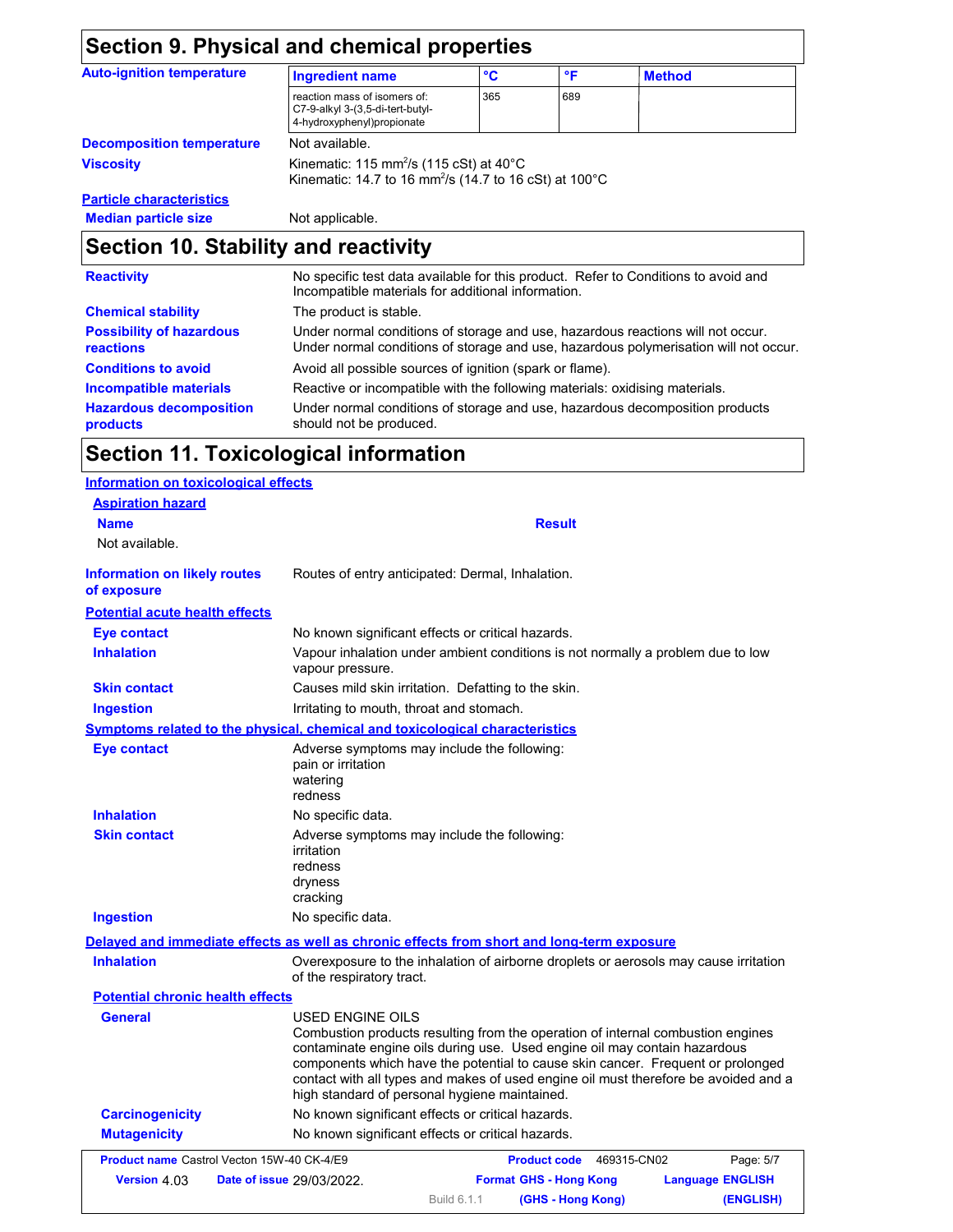# **Section 11. Toxicological information**

| <b>Teratogenicity</b>                     | No known significant effects or critical hazards. |
|-------------------------------------------|---------------------------------------------------|
| <b>Developmental effects</b>              | No known significant effects or critical hazards. |
| <b>Fertility effects</b>                  | No known significant effects or critical hazards. |
| <b>Numerical measures of toxicity</b>     |                                                   |
| <b>Acute toxicity estimates</b>           |                                                   |
| <b>Route</b>                              | <b>ATE value</b>                                  |
| Oral                                      | 231480.84 mg/kg                                   |
| <b>Section 12. Ecological information</b> |                                                   |

**Environmental effects** No known significant effects or critical hazards.

#### **Persistence and degradability**

Expected to be biodegradable.

#### **Bioaccumulative potential**

This product is not expected to bioaccumulate through food chains in the environment.

| <b>Mobility</b>                     | Spillages may penetrate the soil causing ground water contamination.                                                      |
|-------------------------------------|---------------------------------------------------------------------------------------------------------------------------|
| <b>Other adverse effects</b>        | No known significant effects or critical hazards.                                                                         |
| <b>Other ecological information</b> | Spills may form a film on water surfaces causing physical damage to organisms.<br>Oxygen transfer could also be impaired. |

## **Section 13. Disposal considerations**

| <b>Disposal methods</b> | The generation of waste should be avoided or minimised wherever possible.<br>Significant quantities of waste product residues should not be disposed of via the<br>foul sewer but processed in a suitable effluent treatment plant. Dispose of surplus<br>and non-recyclable products via a licensed waste disposal contractor. Disposal of<br>this product, solutions and any by-products should at all times comply with the<br>requirements of environmental protection and waste disposal legislation and any<br>regional local authority requirements. Waste packaging should be recycled.<br>Incineration or landfill should only be considered when recycling is not feasible. This<br>material and its container must be disposed of in a safe way. Care should be taken<br>when handling emptied containers that have not been cleaned or rinsed out. Empty |
|-------------------------|----------------------------------------------------------------------------------------------------------------------------------------------------------------------------------------------------------------------------------------------------------------------------------------------------------------------------------------------------------------------------------------------------------------------------------------------------------------------------------------------------------------------------------------------------------------------------------------------------------------------------------------------------------------------------------------------------------------------------------------------------------------------------------------------------------------------------------------------------------------------|
|                         | containers or liners may retain some product residues. Avoid dispersal of spilt<br>material and runoff and contact with soil, waterways, drains and sewers.                                                                                                                                                                                                                                                                                                                                                                                                                                                                                                                                                                                                                                                                                                          |

## **Section 14. Transport information**

|                                      | <b>IMDG</b>              | <b>IATA</b>    |
|--------------------------------------|--------------------------|----------------|
| <b>UN number</b>                     | Not regulated.           | Not regulated. |
| <b>UN proper</b><br>shipping name    | $\blacksquare$           |                |
| <b>Transport hazard</b><br>class(es) | $\overline{\phantom{a}}$ | ٠              |
| <b>Packing group</b>                 | $\overline{\phantom{a}}$ | ٠              |
| <b>Environmental</b><br>hazards      | No.                      | No.            |
| <b>Additional</b><br>information     |                          | ٠              |

**Special precautions for user** Not available.

**Transport in bulk according to IMO instruments** Not available.

**Date of issue Version Format GHS - Hong Kong Language** 4.03 29/03/2022.**Product name** Castrol Vecton 15W-40 CK-4/E9 **Product Code** 469315-CN02 Page: 6/7 469315-CN02 Build 6.1.1 **ENGLISH (GHS - Hong Kong) (ENGLISH)**